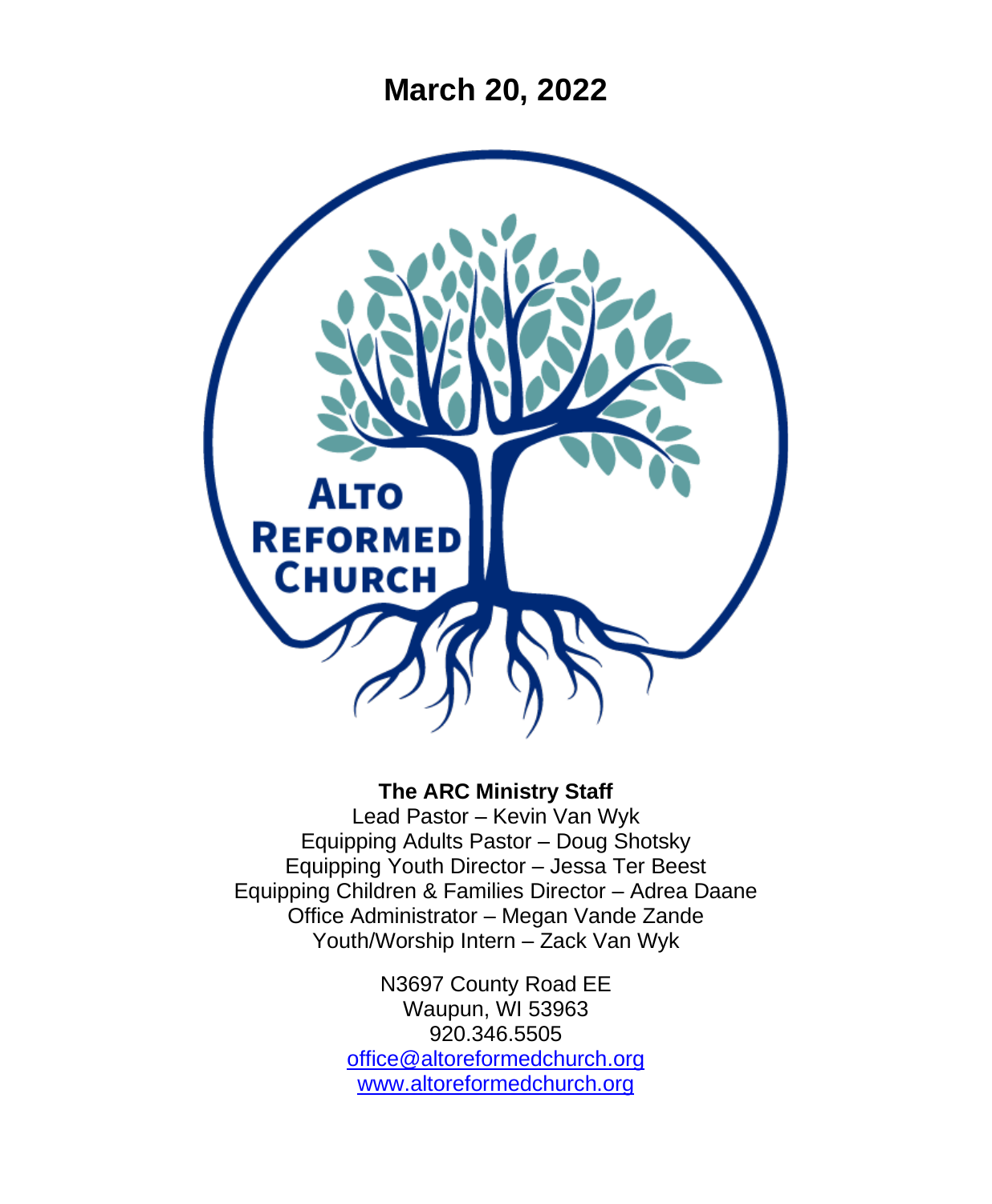### **We Approach God**

Welcome & Announcements Covenant Partner – Shawn Montsma Covenant Child – Jace Timothy, son of Shawn & Morgan Montsma

Mixed Choir – "Lamb of Glory"

Praise Singing "As the Deer" "Holy is the Lord" "Open the Eyes of My Heart"

Congregational Prayer

### **We Hear God's Word**

Children's Message – Abby Pluim

Message – "You" Plural Are the Temple Scripture – 1 Corinthians 3:16-17

### **We Respond to God**

Prayer "Lord Be Glorified" Hymn #538

**Blessing** 

# *Memory Verse for March 23rd*

The Lord replied, "My presence will go with you, and I will give you rest." – Exodus 33:14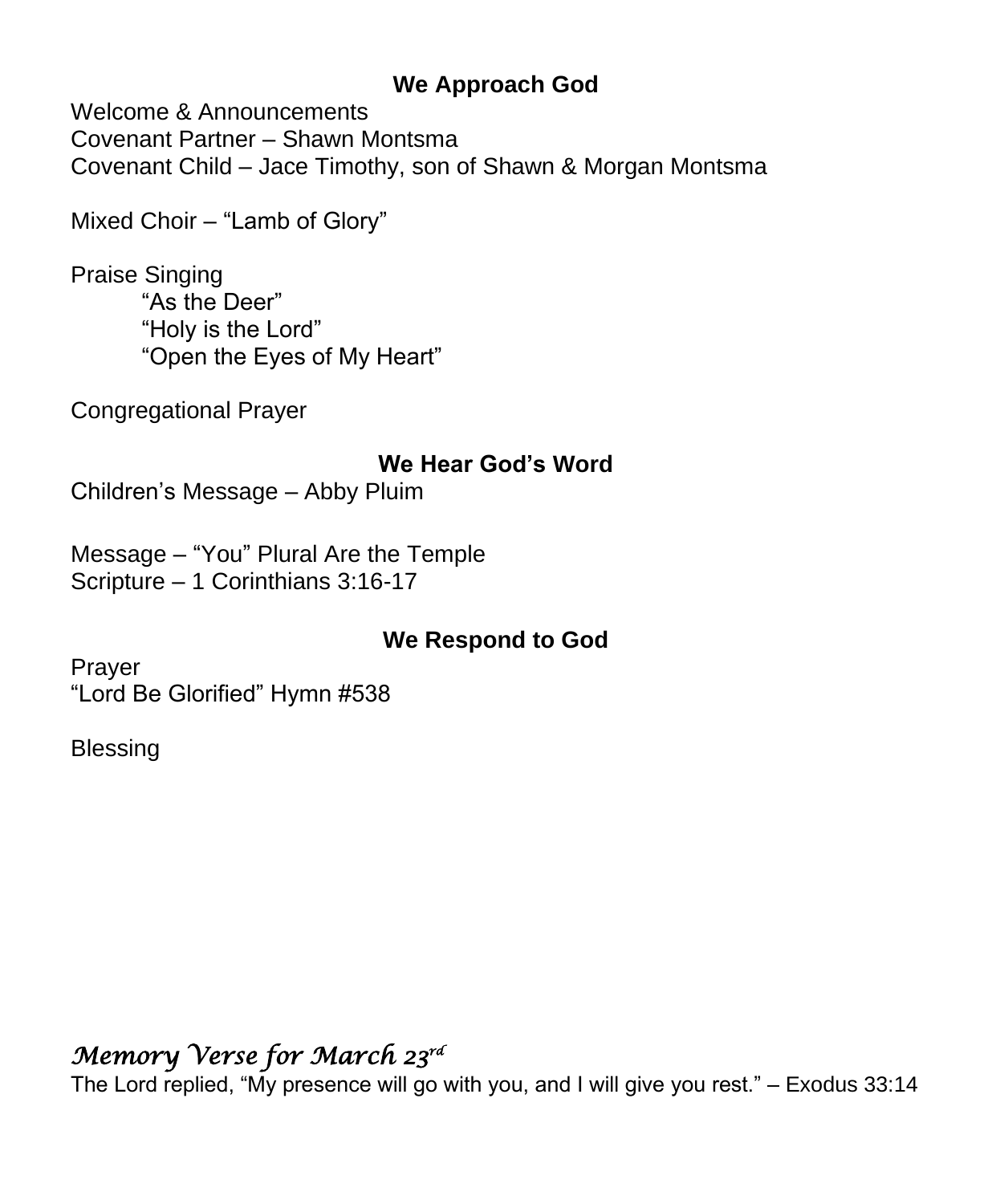

**Sermon Notes: "You" (Plural) Are the Temple Key Scriptures: 1 Corinthians 3:16-17**

**1 Corinthians 3:16-17 -** 16 Do you not know that you are God's temple and that God's Spirit dwells in you? 17 If anyone destroys God's temple, God will destroy him. For God's temple is holy, and you are that temple.

### **This is NOT the same as**

**1 Corinthians 6:19-20 -** 19 Or do you not know that your body is a temple of the Holy Spirit within you, whom you have from God? You are not your own, 20 for you were bought with a price. So glorify God in your body.

#### **APPLICATION:**

So here are my challenges.

- 1. If you're only a Sunday morning attender, I wanna challenge you to join a small group this fall.
- 2. Don't just read your bible, study your bible.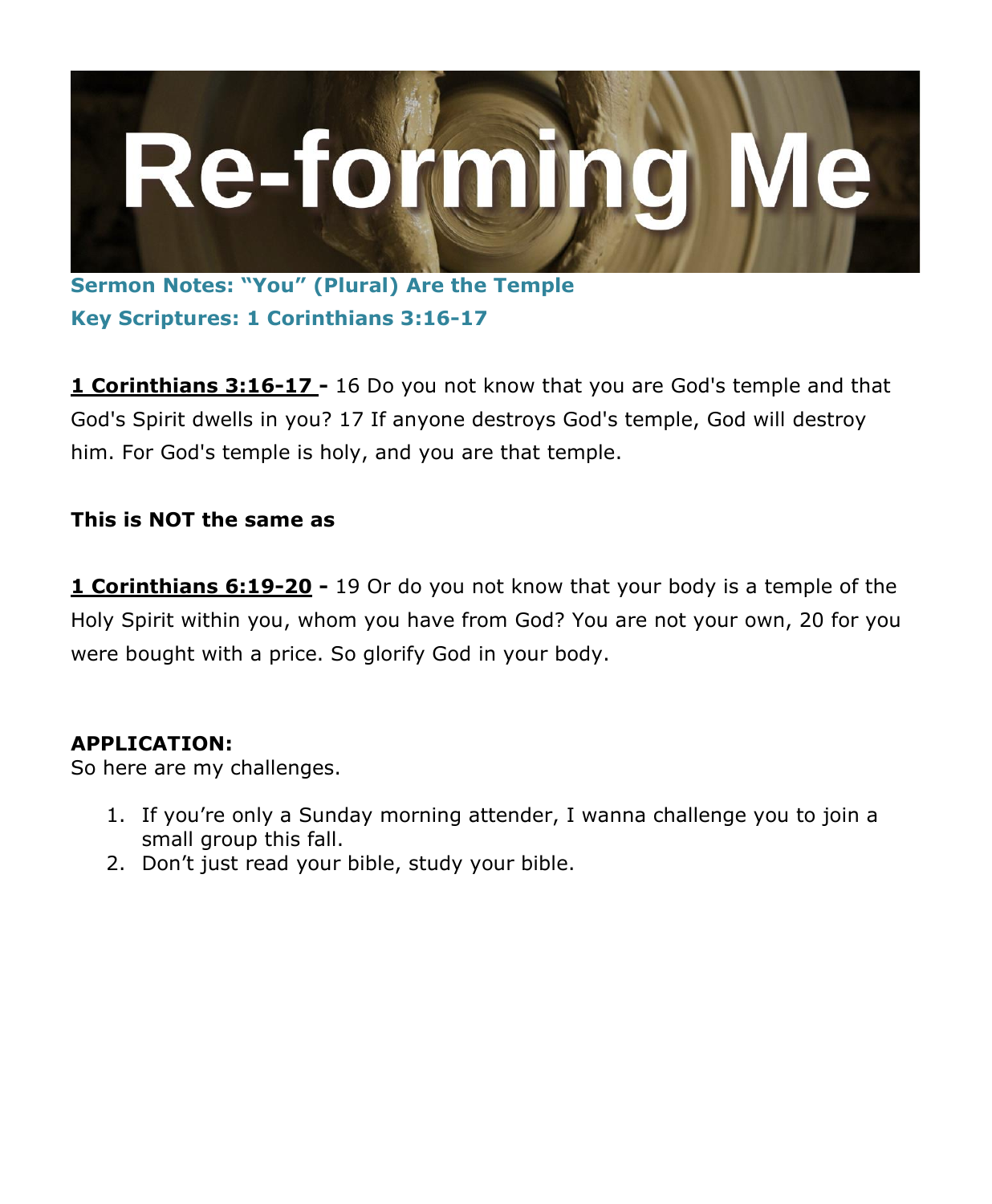|               | Upcoming Events                                                           |
|---------------|---------------------------------------------------------------------------|
| <b>Mar 20</b> | 8:30am - Prayer Meeting                                                   |
|               | 9:30am - Pastor Doug, Mixed Choir, Covenant Partner - Shawn Montsma,      |
|               | Covenant Child - Jace Timothy Montsma                                     |
|               | 10:45am – Sunday School, Women's Bible Study – "Resisting the Rush"       |
|               | 6:30pm - Middle School Youth Group                                        |
| <b>Mar 21</b> | 6:30pm – Men's Bible Study – "Soul Detox", Women's Bible Study – "Elijah" |
|               | 7:00pm - High School + $8th$ grade Bible Study                            |
| <b>Mar 22</b> | 8:00am - Prayer Meeting                                                   |
|               | 9:30am - Women's Bible Study - "In His Image"                             |
|               | 7:00pm – Equipping Children & Families Team Meeting                       |
| <b>Mar 23</b> | 9:30am - Golden Lifers                                                    |
|               | 6:00pm - Intermediate Praise Team                                         |
|               | 6:20pm - Sonshine Singers, Jr Choir                                       |
|               | 6:30pm - NO Mixed Choir                                                   |
|               | 6:45pm - Bible Class                                                      |
|               | 7:00pm – High School Praise Team                                          |
|               | 7:30pm – High School Youth Group, Men's Chorus                            |
| <b>Mar 27</b> | 8:30am - Prayer Meeting                                                   |
|               | 9:30am - Pastor Kevin, Sonshine Singers                                   |
|               | 10:45am – Sunday School, Women's Bible Study – "Resisting the Rush"       |
|               | 5:30pm - JH/HS Praise Team                                                |
|               | 6:30pm - Middle School Youth Group                                        |

## *Youth News*

**Middle School** – Tonight is question and answer night! See you at 6:30!

**High School** – Join your A-teams leaders to watch Donkey Basketball or check with them to see where you'll be meeting Wednesday night!

# *Opportunities to Get Involved*

**Meal Donations** – Not everyone is called to be a foster parent, but everybody can do something. Care Communities give the church an opportunity to support and encourage foster families and foster children. Would you be willing to join one of our Care Communities by bringing a meal once a month to a foster family? Please contact Benita Ter Beest for more information.

**IF: Gathering –** Women's Ministry is hosting the IF: Gathering on Friday, April 1<sup>st</sup> at 6-9pm and Saturday, April  $2<sup>nd</sup>$  at 8:30am-12pm. More info can be found in your mailbox or at the Information Center. Signup at the Information Center or just show up one or both days.

**Pinewood Derby Family Night –** Join us at the Alto Community Center on Monday, April 11<sup>th</sup> from 5:30-7:30pm for a fun, free night. We'll have a meal at 5:30pm and races will start at 6pm. Not racing a car? We'll have other family friendly activities too. Sign-up and grab a car kit with instructions at the Children & Families Resource Center by March  $20<sup>th</sup>$ . Classes range from  $1<sup>st</sup>$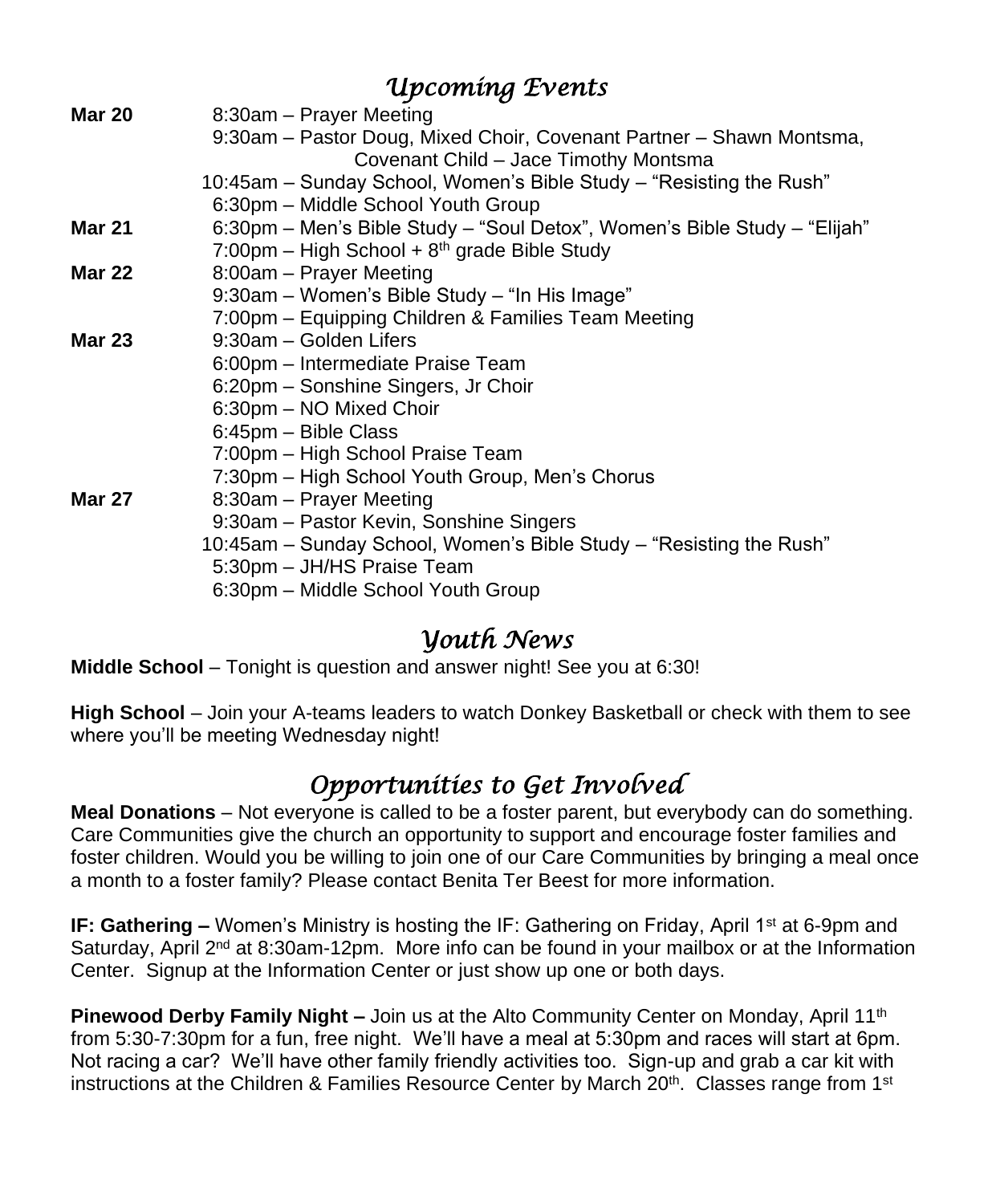grade to adult. Needing to borrow a scroll saw to make your car or a scale to weigh it? Let Adrea know.

**All Church Retreat –** Join us for our 1st All Church Retreat at Silver Birch Ranch April 22-24. Check your mailbox or the Information Center for the brochure with all the details! Register online at [https://docs.google.com/forms/d/1HjVwj-14Eyrbq-](https://docs.google.com/forms/d/1HjVwj-14Eyrbq-mvrDK62pUY0FxSnD9w15E2xeE_hgk/edit?ts=61d8670e)

[mvrDK62pUY0FxSnD9w15E2xeE\\_hgk/edit?ts=61d8670e](https://docs.google.com/forms/d/1HjVwj-14Eyrbq-mvrDK62pUY0FxSnD9w15E2xeE_hgk/edit?ts=61d8670e) by March 31<sup>st</sup> or contact Megan to get help with registration. Any questions, reach out to Pastor Doug, Adrea, or Jessa.

## *Bulletin Board News*

**Offering** may be placed in one of the three white offering boxes located in the lobby. Upcoming benevolent schedule: 3/20 Missionary Salary, 3/27 Gideon International, 4/3 Union, 4/10 Missionary Salary.

Congrats to Junice Vande Zande as she celebrates her 91<sup>st</sup> birthday on March 22<sup>nd</sup>.

**Congrats** to Alvin & Doris Harmsen as they celebrate their 64<sup>th</sup> wedding anniversary on March 22nd .

Congrats to Beverly Kastein as she celebrates her 87<sup>th</sup> birthday on March 25<sup>th</sup>.

AMEN articles are due next Sunday, March 27<sup>th</sup>.

**Sleep in Heavenly Peace Donations –** During the month of March, Women's Ministry is partnering with Sleep in Heavenly Peace to collect new twin comforters and pillows for children in the Fond du Lac area. Donations may be placed in the bin under the mailboxes.

**Lenten Devotionals** – We invite you to join us in one of the family Lenten devotionals available at the Family and Children Resource Center. The devotionals range in length and age level depending on what works best for you or your family.

**Devotion Donations** – Have any family or personal devotions laying around the house? We are currently taking up a collection to try and build a devotion section in our church library. Most of us buy a devotion, use it once, and then it sits...this way we can pool our resources to share, borrow, and try different materials that meet our interests and needs. Any books you would like to donate can be placed in the tote by the Children & Families Resource Center. Questions, please feel free to reach out to Adrea!